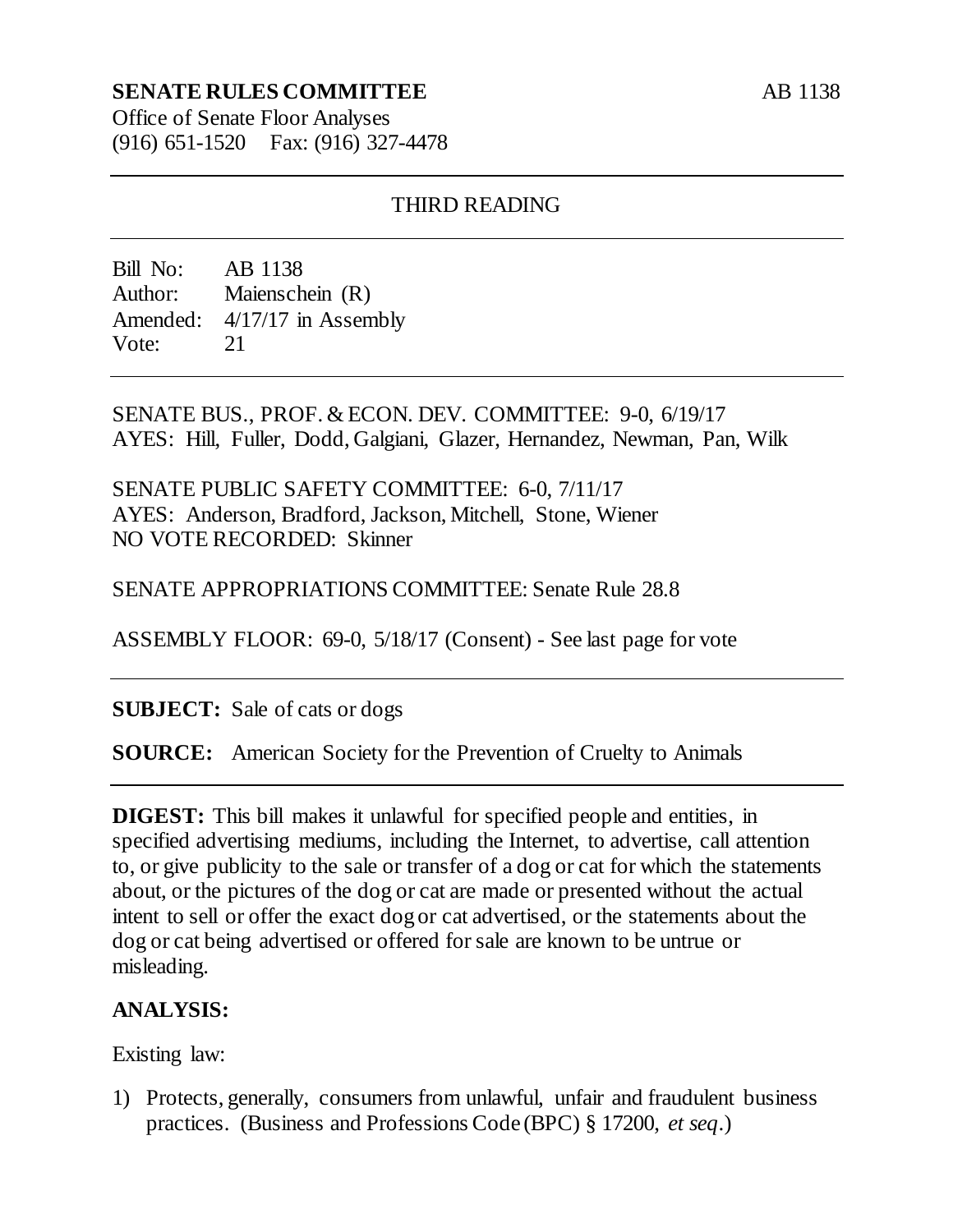- 2) Provides that it is unlawful for any person, as specified, to dispose of real or personal property or to perform services or to induce the public to enter into any obligation and to make or disseminate or cause to be made or disseminated to the public in any newspaper or other publication, or any other advertising device, or in any other manner or means, including over the Internet, any statement concerning that real or personal property or those services concerning any circumstances or matter of fact connected with the proposed performance or disposition thereof which is untrue or misleading, and which is known or should be known to be untrue or misleading. Also provides that it is unlawful for any person, as specified, to make or disseminate or cause to be made or disseminated any such statement as part of a plan or scheme with the intent not to sell that personal property or those services, professional or otherwise, so advertised at the price stated therein, or as so advertised. Violations of this provision can result in a misdemeanor punishable by imprisonment in the county jail not exceeding six months, by a fine not exceeding \$2,500 or both. (BPC § 17500)
- 3) Specifies a number of violations that are separately articulated due to specific public policy need and extends the prohibition on untrue or misleading advertising to all media platforms, including online advertisement, and furthermore specifies unfair or deceptive acts or practices which are deemed unlawful when they result in the sale or lease of goods or services to any consumer, including providing misrepresentation of the source, quality, and characteristics of the personal property being advertised. (BPC § 17500 *et seq.* and Civil Code (CC) § 1770)
- 4) Requires a person seeking to bring a dog into California for resale or change or ownership to obtain a health certificate from a licensed veterinarian, dated within 10 days prior to the dog's arrival, and submit the certificate to the county health department, as specified. (Health and Safety Code (HSC) § 121720-121723)
- 5) Establishes the Lockyer-Polanco-Farr Pet Protection Act, related to the retail sale of dogs and cats. Requires that pet dealers possess a permit in order to sell dogs and cats and provide consumers disclosures related to the pet, including breeder information, health records, and any known health condition. Requires that breeders maintain facilities and care requirements for pets. Specifies civil penalties for violating these sections. (HSC §§ 122125-122220)
- 6) Establishes the Polanco-Lockyer Pet Breeder Warranty Act, related to the sale of dogs by breeders. Defines a dog breeder as a person, firm, partnership,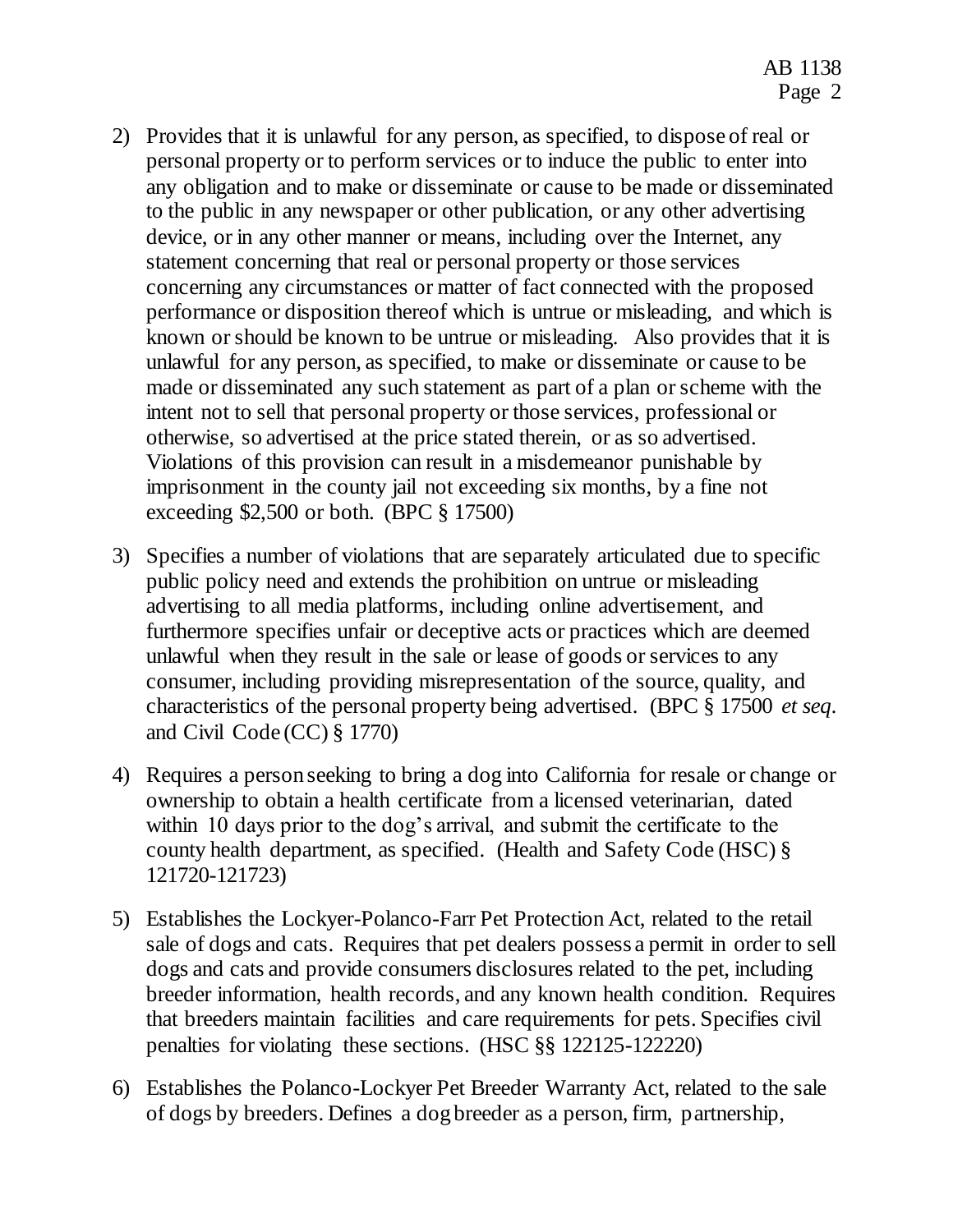corporation that has sold, transferred or given away 20 or more dogs within one year that were bred and reared on the premises. Specifies information to disclose to the consumer, including records of diseases or illness. Requires dog breeders to maintain the health and safety of the dogs and prohibits them from knowingly selling a dog that is ill. (HSC §§ 122045-122110)

7) Prohibits pet stores from selling dogs or cats that are less than eight weeks old. (HSC § 122359)

This bill:

- 1) Makes it unlawful for any person, firm or corporation to advertise, call attention to, or give publicity to, in any advertising medium as specified, including over the Internet, the sale or transfer of a dog or cat for which any of the following apply:
	- a) Statements about the dog or cat being advertised or offered for sale are known to be untrue or misleading; or,
	- b) Statements about or pictures of the dog or cat are made or presented without the intent to sell the exact dog or cat so advertised, pictured, or offered.
- 2) Provides that in addition to any other penalty provided by law, violations of these provisions are considered a misdemeanor punishable by imprisonment in the county jail not exceeding six months, or by a fine not exceeding \$2,500, or by both imprisonment and a fine.

# **Background**

This bill is sponsored by the American Society for the Prevention of Cruelty to Animals (ASPCA). According to the ASPCA, the incidents of advertising false or misleading information regarding the health, appearance, characteristics, source, and in some cases, the very existence of the pet being advertised for sale has proliferated with the use of the Internet. The sellers of pets, which may include out-of-state pet breeders, puppy mills and pet brokers, are using widely disseminated and accessible sales platforms to advertise the sale of dogs and cats. "While California broadly regulates false and misleading advertising practices, these cases stand apart in that the 'goods' at issue are each highly unique, the harm to the 'good[s]'results in unethical cruelty to an animal, and a consumer may be put in a position of absorbing exorbitant, unanticipated costs as a result of undisclosed health conditions and/or other falsified characteristics of the pet. Unscrupulous sellers depend on advertisements to hook new, naïve, and emotional buyers that are seeking that special companion. Absent an explicit law calling out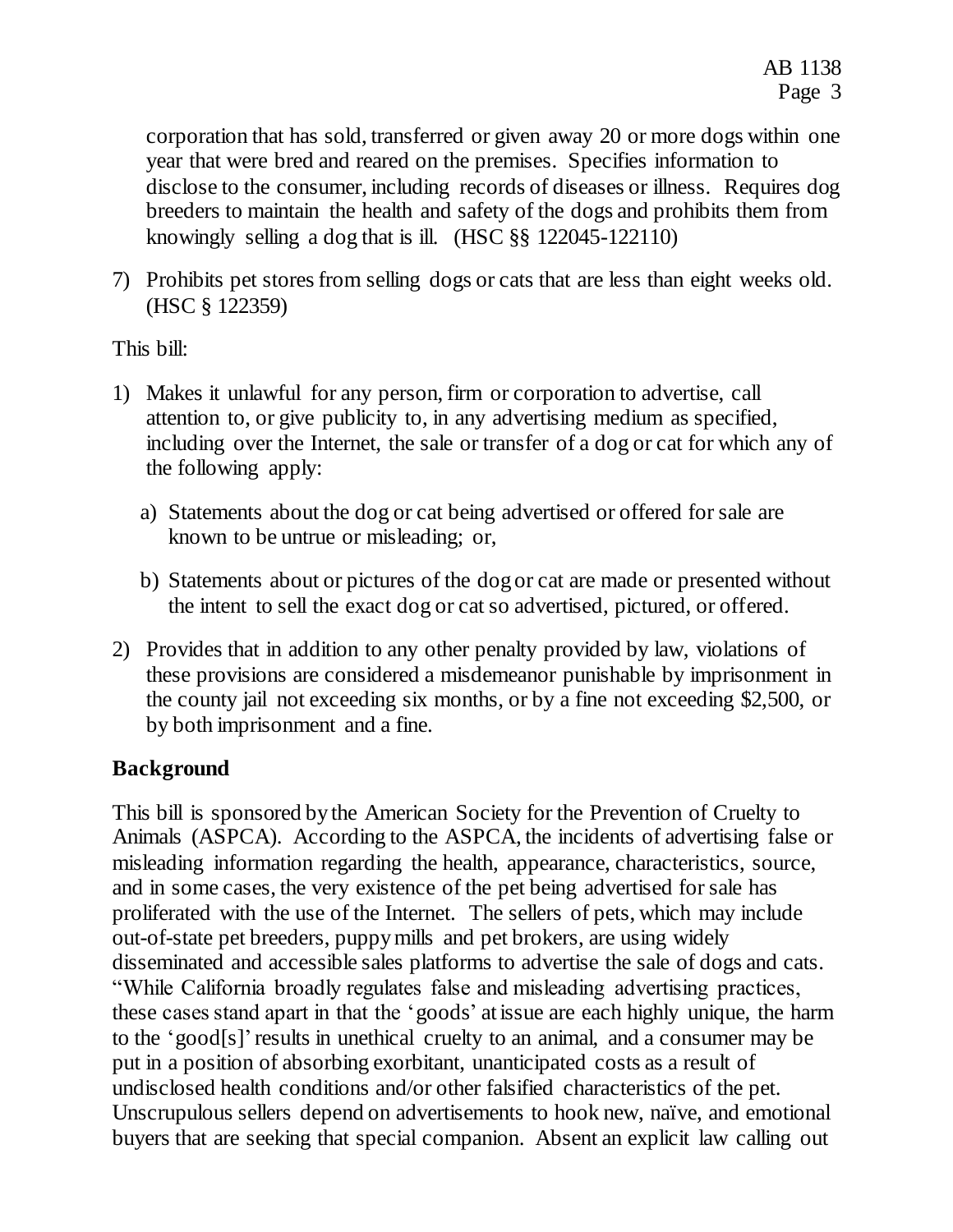this highly unethical practice, malicious sellers are advertising without fear of recourse under existing false advertising statutes. Many consumers do not seem to understand that they have remedies under the law for deceptive marketing. AB 1138 would clarify this so that deceived buyers know they have a remedy under California law and so that sellers think twice about utilizing deceptive practices."

*Untrue or Misleading Advertising of Pets.*According to the author, while the Internet has made life easier in so many ways, it has also exposed the public to myriad opportunities for unethical business practices. Historically, pet sales were primarily local in nature, with a buyer having an opportunity to personally view and inspect a puppy or kitten prior to purchasing the new pet. However, pet breeders and puppy mills are increasingly using the Internet to advertise the sale of dogs and cats. In these cases, the geographic distance between buyer and seller often prevents an inspection of the facility and the animal from occurring. As such, advertising practices that leverage the lack of transparency have proliferated. Correspondingly, the number of scams associated with pet sales has multiplied.

As indicated by the author, in 2016, a Federal Trade Commission official stated in an interview that there had been "tens of thousands of complaints filed" with the FTC about online dog scams. A quick online search of the Internet bears this out. There are innumerable articles about victims and perpetrators, and blogs, and warnings posted by groups such as the American Association of Retired People and the Better Business Bureau and numerous animal welfare organizations. The stories of abuse range from standard "bait and switch" scams in which consumers are asked to wire money in order to purchase a dog or cat that doesn't likely exist, to posting false information, such as the source, characteristics, or photos of pets that are actually for sale, but in which the consumer ultimately gets a pet different than what they anticipated.

The author states that the worst of these are cases are those in which sellers fail to disclose significant health conditions of the dog or cat being sold. In several highly publicized cases, dogs with the highly contagious parvovirus have been shipped to unwitting buyers. The Parvovirus causes the animal to experience extreme cases of vomiting and diarrhea creating situations in which animals are forced to endure unspeakable cruelty during shipping. And, when the buyers have received their new pet, they are immediately put in a crisis situation that requires them to expend hundreds or even thousands of dollars to try to save their new pet. In several cases, the animals have been euthanized.

The author further states that the Internet has allowed unethical out-of-state sellers to access California consumers in a way that wasn't feasible prior to the medium.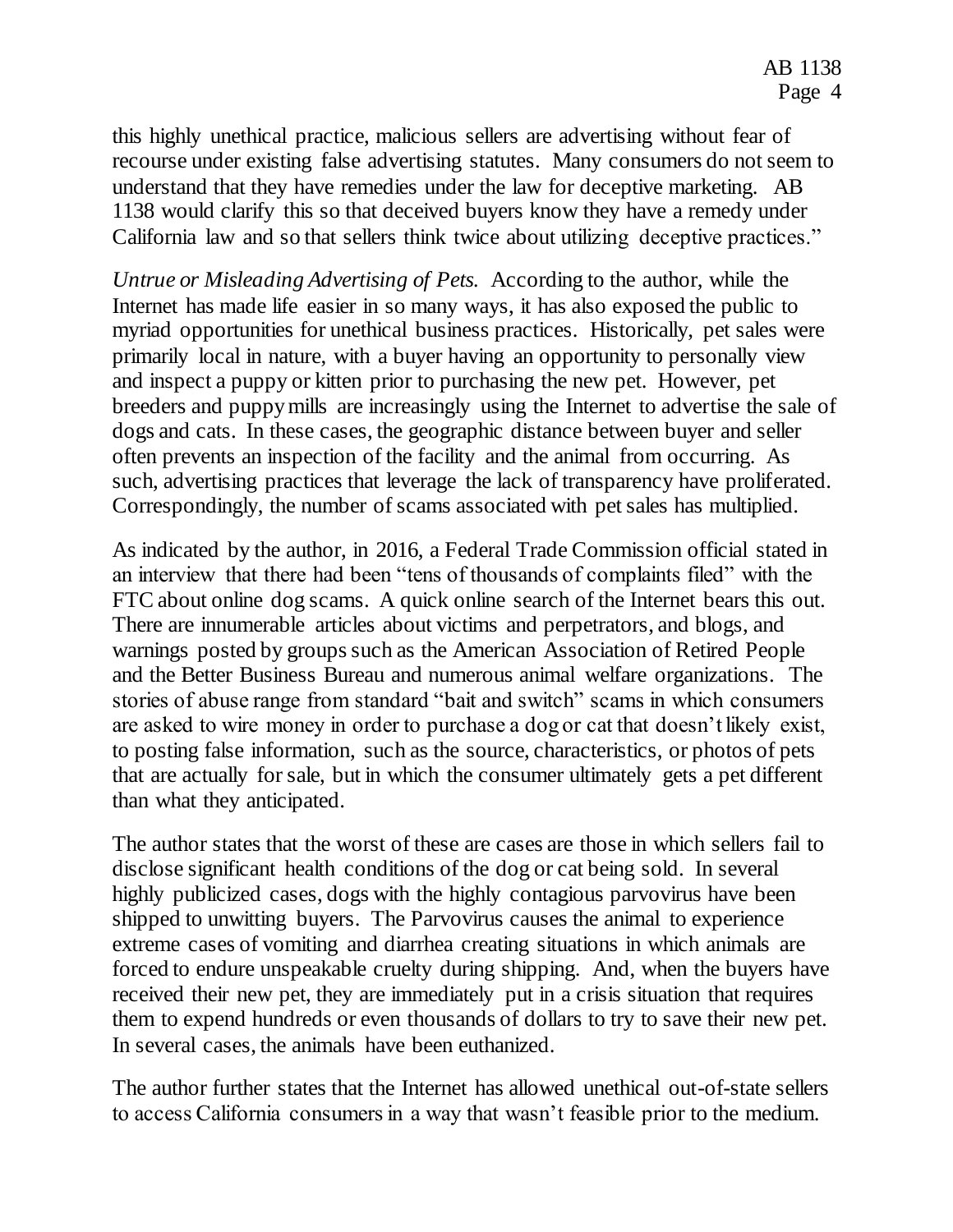The act of advertising is the hook that allows these sellers to flourish in the California market in a manner that it otherwise would not be able to. The fraud, animal cruelty, and other illegal acts are contingent upon accessing the market through false advertising. While the incidents of false advertising are generally addressed under existing law, the Code does call out numerous very specific examples of where additional protections have been deemed necessary. In some cases, the provisions of regulation are extensive. Some examples include advertising related to: the location of floral arrangement providers, door to door sales, recreation therapists, goods labeled as produced by the blind, funeral caskets, unassembled toys, refurbished picture tubes for T.V.s, energy conservation products, grant deed copy services, and the composition of music groups. The harm created by false advertising related to pet sales rises to the level of public importance of any of these areas of specific regulations for a number of reasons, including:

- The potential harm and suffering of an animal.
- Immediate costs associated with health issues.
- Inability to expect what is not a uniform product.
- Consumer choice unfair competition.

*Current Legal Remedies.* Under current law, false or misleading advertising of pet sales can be prosecuted as a misdemeanor, punishable by up to six months in county jail, a fine of up to \$2,500 or both. This bill specifically addresses certain forms of false advertising for the sale of dogs and cats and applies an identical penalty.

Additionally, other measures exist to protect the health and safety of pets. The Polanco-Lockyer Pet Breeder Warranty Act and Lockyer-Polanco-Farr Pet Protection Act, provisions within the Health and Safety Code, outline specific health and safety standards for the housing and sale of pets to consumers. The Pet Protection Act ensures purchaser protection for the sale of ill or sick animals and provides disclosures to individuals about where the animal was bred. These laws protect animals, inform consumers, and specify certain remedies such as return of the animal if ill to the pet store or to obtain reimbursement for veterinary costs and civil penalties against the pet store for violating the provisions.

The ASPCA also sponsored legislation (AB 1809, Maienschein, Chapter 498, Statutes of 2014) to deal with the importation of dogs into California for the purpose of resale or change of ownership and requires the person seeking to bring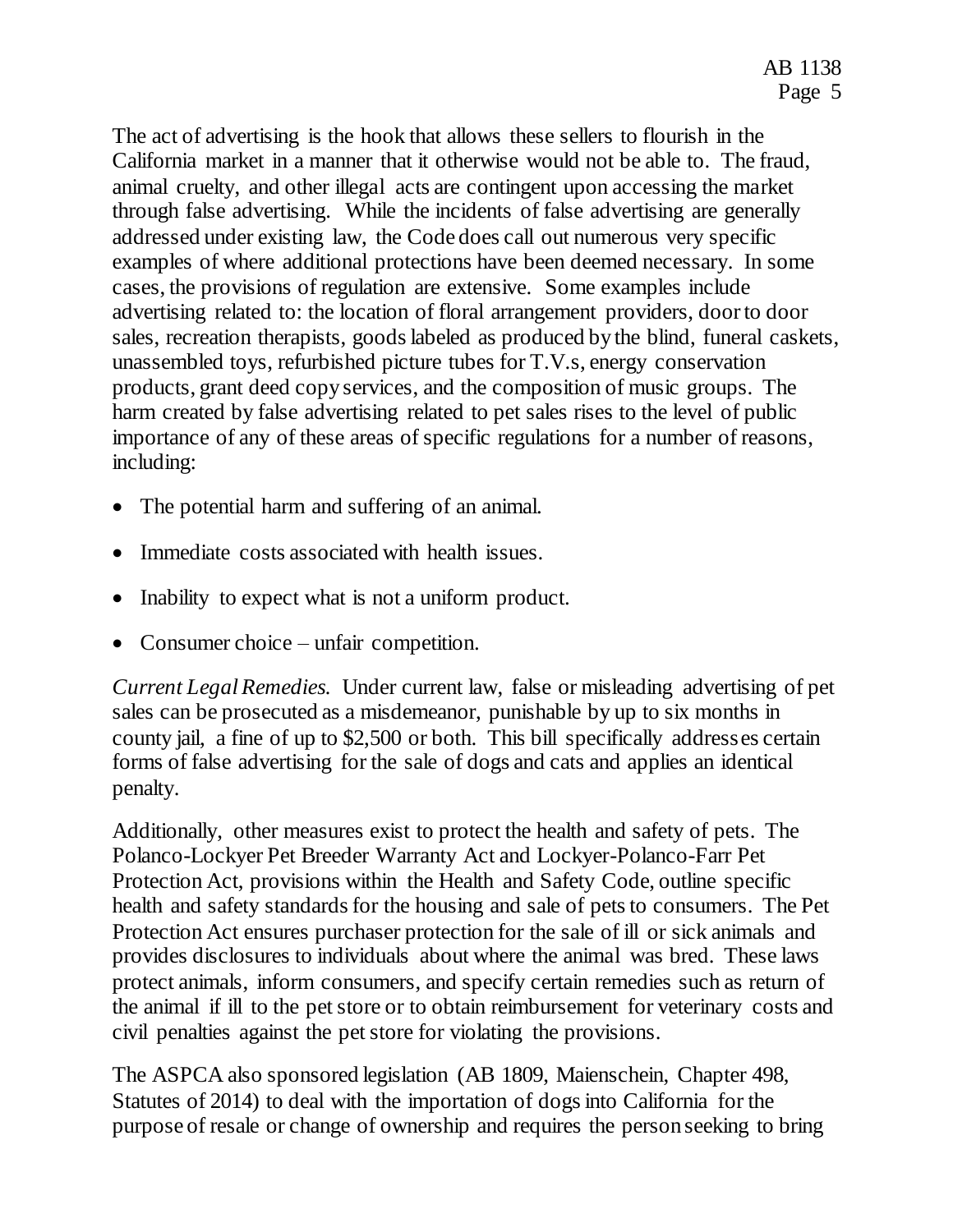a dog into this state for that purpose to obtain a health certificate from a licensed veterinarian and submit that certificate to the local county health department. A person who violates this requirement can be subject to an infraction, punishable by a fine not to exceed \$250 for each dog for which a violation has occurred.

**FISCAL EFFECT:** Appropriation: No Fiscal Com.: Yes Local: Yes

**SUPPORT:** (Verified 8/22/17)

American Society for the Prevention of Cruelty to Animals (source) Best Friends Animal Society Humane Society Veterinary Medical Association San Diego Humane Society San Francisco SPCA State Humane Association of California The Humane Society of the United States

## **OPPOSITION:** (Verified 8/22/17)

None received

**ARGUMENTS IN SUPPORT:** The ASPCA as the sponsor, and the State Humane Association of California (SHAC) are both concerned that online pet sales are allowing for the proliferation of inhumane breeding practices that are detrimental to both the animal and to consumers. They both argue that the Internet has allowed for an explosion of unscrupulous sellers marketing and selling pets to unsuspecting consumers. While the ASPCA is unable to definitively inventory the number of online sellers, an informal search yielded a myriad of advertisements selling pets, sight unseen. These sellers range from standalone "puppy brokerage" Web sites like Puppyfinder.com and Nextdaypets.com, which purport to link their network of "responsible breeders" to consumers, providing payment and shipping services to individuals advertising pets on generic marketplace sites like Oodle, Inc. and eBay classifieds. Sites like Craigslist and Facebook have implemented some limitations on pet sales, but these rules can easily be skirted and often are.

The ASPCA and SHAC indicate that while California broadly regulates false and misleading advertising practices, unscrupulous breeders regularly post false or misleading information regarding the health, appearance, and characteristics of the pet being advertised for sale. These advertisements are a classic "bait and switch" in which the consumer does not get the animal that they have seen advertised and may purchase a pet with significant undisclosed health issues that result in costly veterinary bills. The ASPCA and SHAC believe that this bill could help to deter